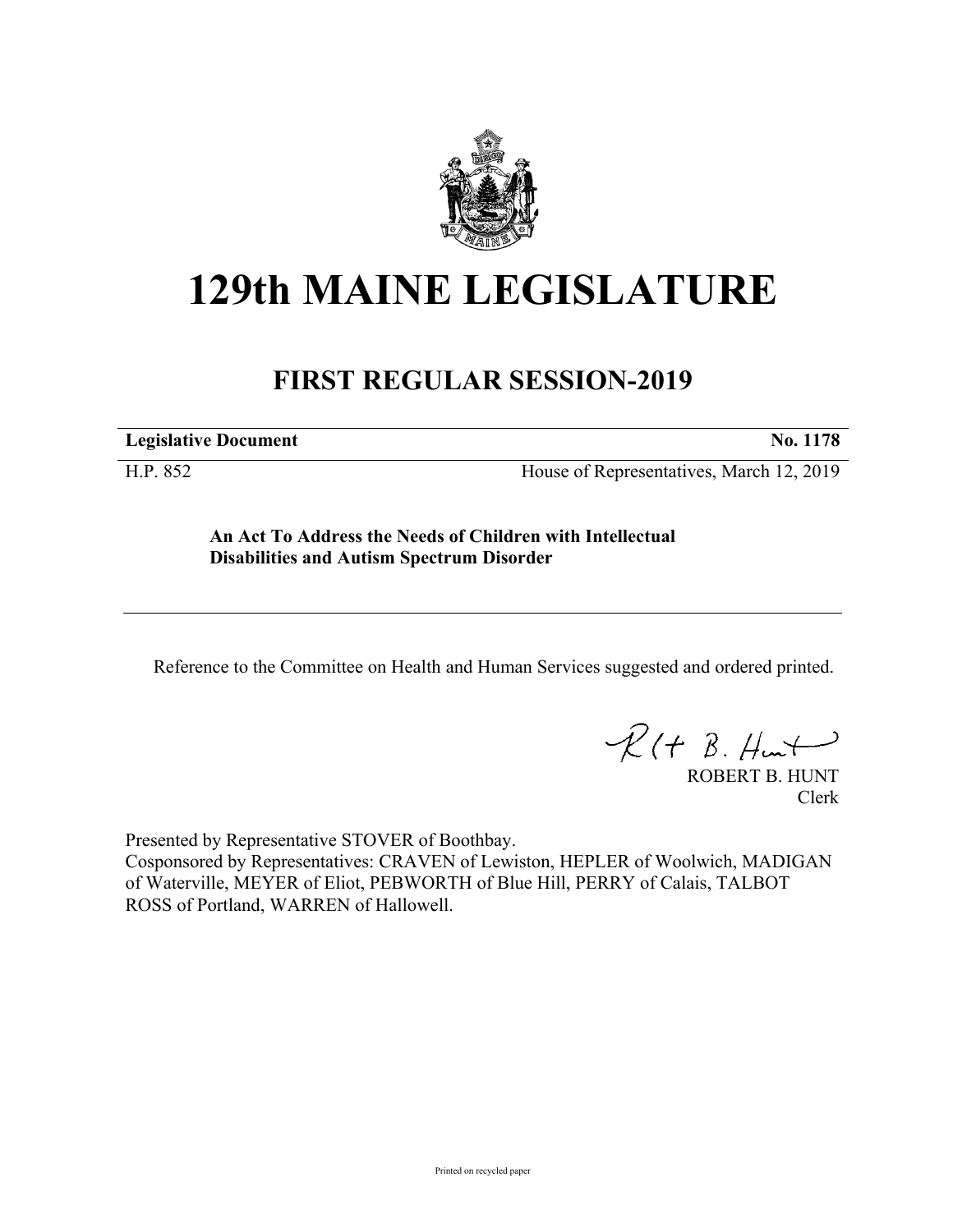| $\mathbf{1}$   | Be it enacted by the People of the State of Maine as follows:                                 |
|----------------|-----------------------------------------------------------------------------------------------|
| $\overline{2}$ | Sec. 1. 34-B MRSA c. 16 is enacted to read:                                                   |
| 3              | <b>CHAPTER 16</b>                                                                             |
| $\overline{4}$ | <b>CHILDREN'S DEVELOPMENTAL SERVICES</b>                                                      |
| 5              | §16001. Children's services                                                                   |
| 6              | 1. Services provided. The department shall provide comprehensive services to                  |
| 7              | support children up to 21 years of age with intellectual disabilities or autism spectrum      |
| 8              | disorder and their families under a waiver pursuant to Section 1915(c) of the United          |
| 9              | States Social Security Act granted by the United States Department of Health and Human        |
| 10             | Services, Centers for Medicare and Medicaid Services for home and community-based             |
| 11             | care.                                                                                         |
| 12             | 2. Family participation; care plan. Services to a child under this chapter must be            |
| 13             | provided according to a care plan process established by rule of the department that          |
| 14             | requires the participation of the child's family, which includes, as applicable to the child, |
| 15             | parents, legal guardians and a guardian ad litem. The care plan must consider the safety      |
| 16             | of the child as the highest priority. The care plan must address the child's developmental,   |
| 17             | mental health, emotional, social, educational and physical needs in the least restrictive     |
| 18             | environment. Services provided must be clinically appropriate, be provided in a location      |
| 19             | as close to the child's home as possible, be provided in a timely manner and promote          |
| 20             | early identification and intervention.                                                        |
| 21             | 3. Rulemaking. The department shall adopt rules to implement this chapter. The                |
| 22             | rules must include, but are not limited to, establishing a care plan process, appropriate     |
| 23             | services, a flexible case management system that coordinates and adjusts to changing          |
| 24             | needs, appropriate reimbursement rates and a grievance process that complies with Title       |
| 25             | 22-A, section 206, subsection 4 and includes time frames for resolving grievances in a        |
| 26             | timely manner. Rules adopted pursuant to this subsection are major substantive rules as       |
| 27             | defined in Title 5, chapter 375, subchapter 2-A.                                              |
| 28             | Sec. 2. Waiver application. No later than January 1, 2020, the Department of                  |
| 29             | Health and Human Services shall apply for a waiver pursuant to Section 1915(c) of the         |
| 30             | United States Social Security Act to provide comprehensive home and community-based           |
| 31             | services to children up to 21 years of age with intellectual disabilities or autism spectrum  |
| 32             | disorder from the United States Department of Health and Human Services, Centers for          |
| 33             | Medicare and Medicaid Services.                                                               |
| 34             | Sec. 3. Rulemaking. No later than 180 days after approval of the waiver pursuant              |
| 35             | to section 2, the Department of Health and Human Services shall adopt rules to                |
| 36             | implement the provision of services under the waiver as required in the Maine Revised         |

Statutes, Title 34-B, section 16001, subsection 3.